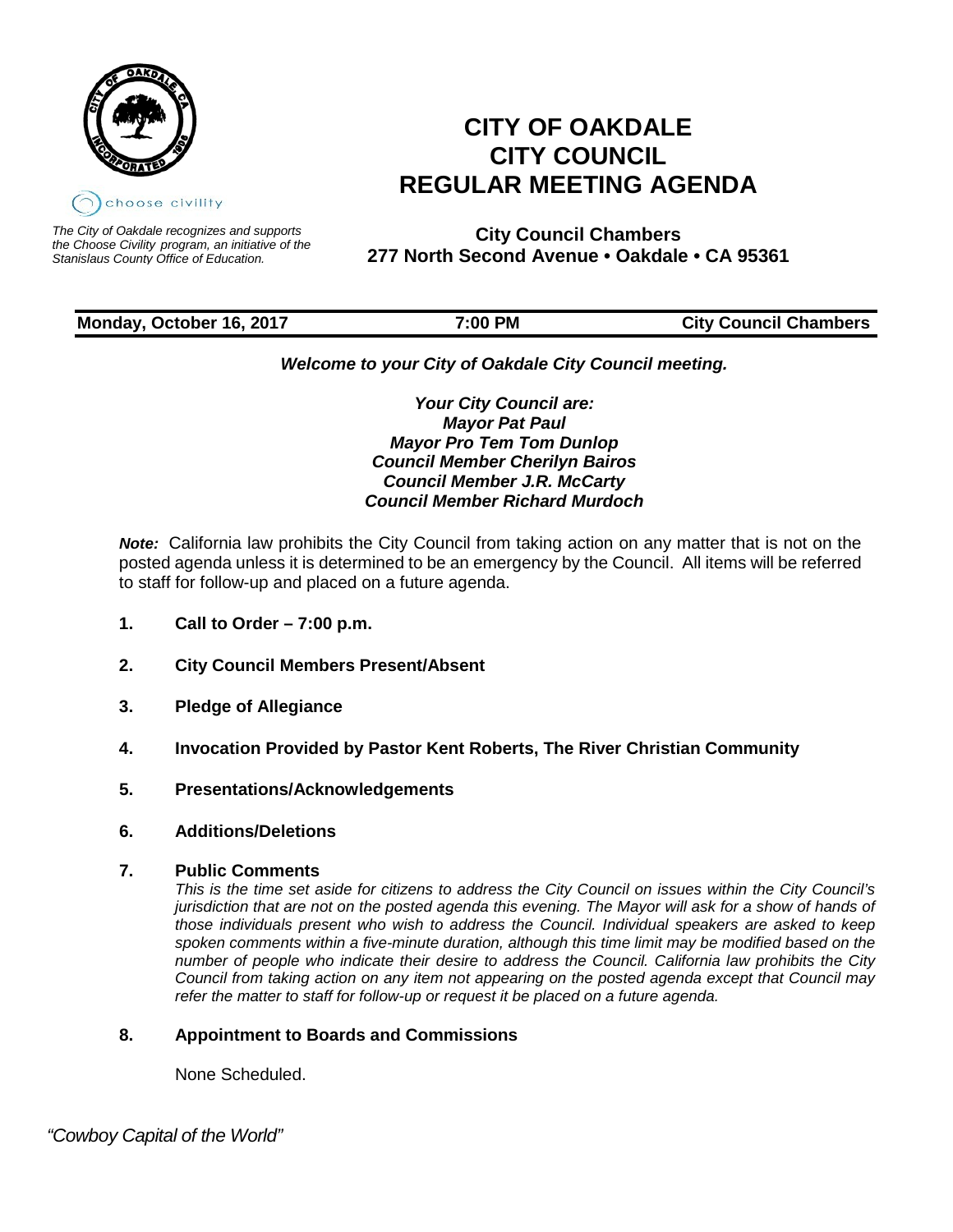

## **Next City Council Resolution: 2017-117 Next Ordinance: 1251**

## **9. City Council Consent Agenda**

The consent agenda is comprised of Items 9.1 through 9.4. Unless there is discussion by a member of the audience/Council they may be approved in one motion.

- 9.1: Approve the Regular City Council Meeting Minutes of October 2, 2017.
- 9.2: Receive and File the Warrant List for the period of September 27, 2017 to October 10, 2017.
- 9.3: Waive Readings of Ordinances/Resolutions except by Title.
- 9.4: Second Reading of Ordinance 1250 Repealing Ordinance (also known as CODE TEXT AMENDMENT 2017-10) an Ordinance of the City of Oakdale, California amending the Oakdale Municipal Code, Chapter 19, Offenses — Miscellaneous, Article IV Coasting Devices related to rules and regulations governing skate park use. The proposed Code Text Amendment includes specific language related to Government Code Section 831.7, and Health and Safety Code Sections 115800 and 115800.1 stating that skateboarding and in-line skating are deemed hazardous recreational activities.

#### **10. Public Hearings**

None Scheduled.

## **11. Staff Reports**

11.1: Consider a Resolution of the City Council of the City of Oakdale Authorizing the City Manager to Execute a License Agreement for Electrical Vehicle Charging Stations Between the City of Oakdale and Chargepoint Inc.

Recommended Action: Adopt Resolution 2017-\_\_\_\_, a Resolution of the City Council of the City of Oakdale Authorizing the City Manager to Execute a License Agreement for Electrical Vehicle Charging Stations Between the City of Oakdale and Chargepoint Inc.

11.2: Consider a Resolution of the City of Oakdale City Council Approving the Scope of Work and Authorizing the City Manager to Execute the Architectural Services Agreement with L Street Architects in the Amount of \$44,350.00 from Fund 245 – Economic Development Fund for the Architectural Design of Oakdale Police Department Facility Repair and Improvement Project.